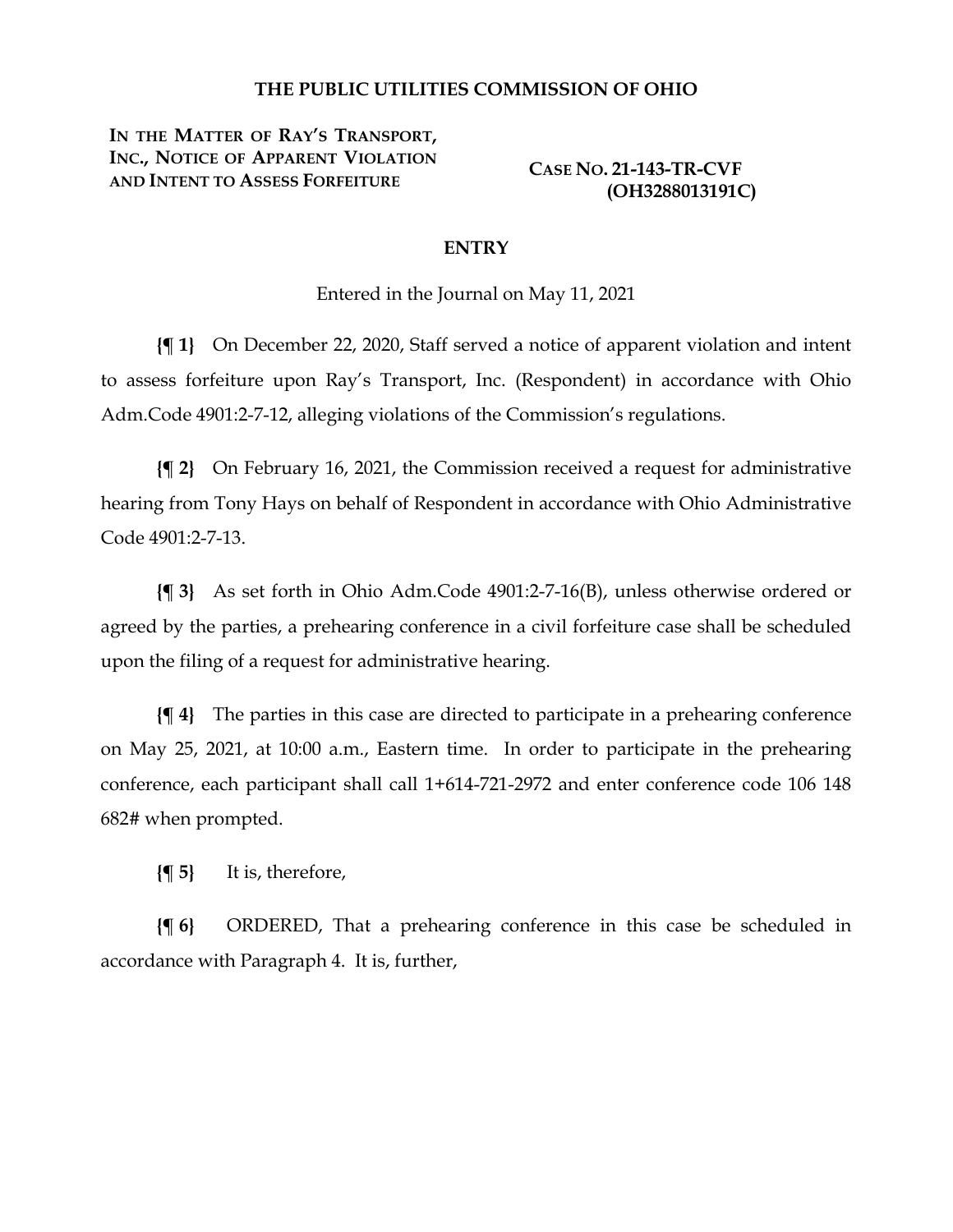**{¶ 7}** ORDERED, That a copy of this Entry be served upon all parties of record.

## THE PUBLIC UTILITIES COMMISSION OF OHIO

s/Daniel Fullin

By: Daniel E. Fullin Attorney Examiner

GAP/kck